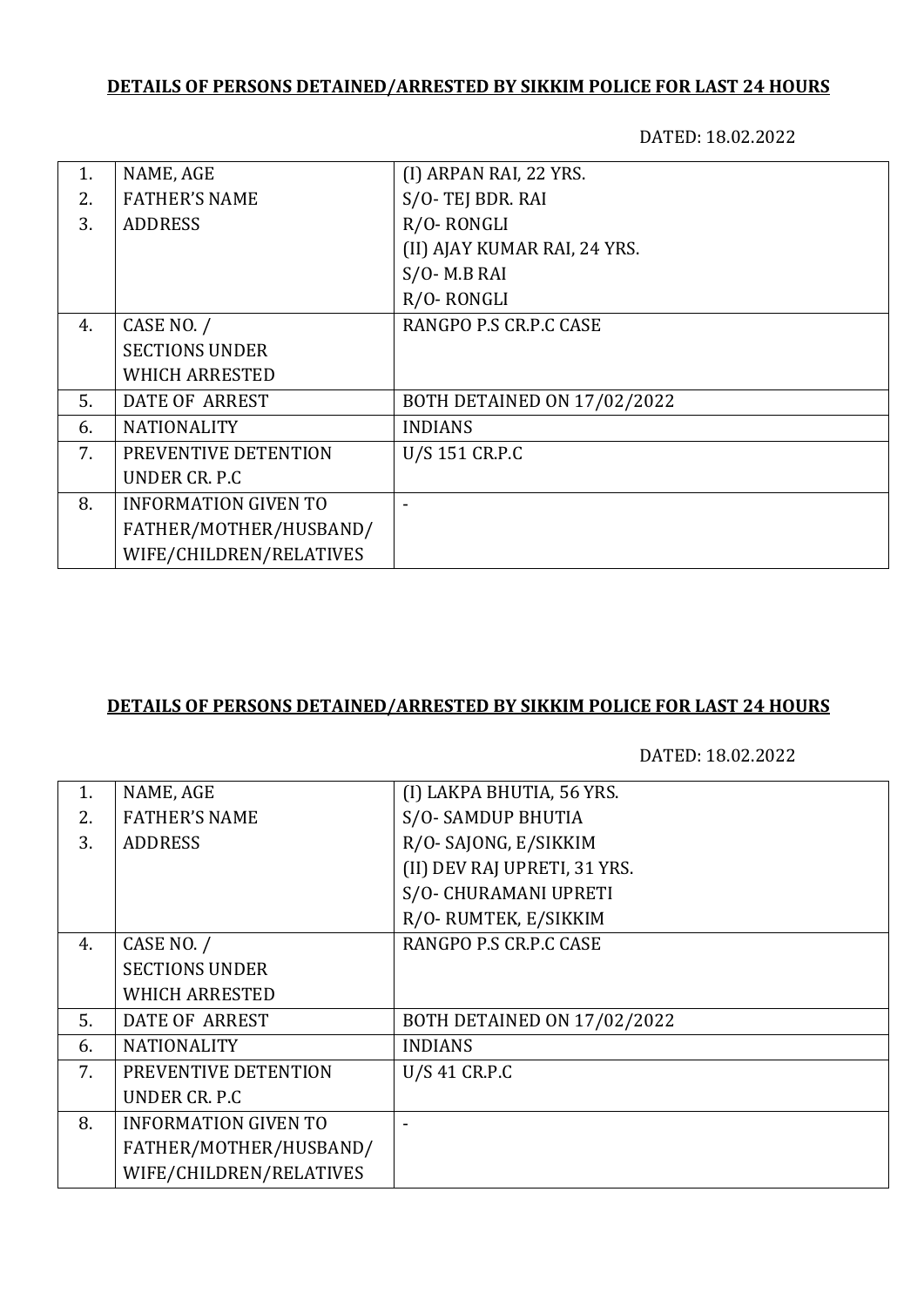### **DETAILS OF PERSONS DETAINED/ARRESTED BY SIKKIM POLICE FOR LAST 24 HOURS**

DATED: 18.02.2022

| 1. | NAME, AGE                   | BIKRAM CHETTRI, 41 YRS.       |
|----|-----------------------------|-------------------------------|
| 2. | <b>FATHER'S NAME</b>        | S/O- GOPAL CHETTRI            |
| 3. | <b>ADDRESS</b>              | R/O- SHANTI COMPLEX, RANIPOOL |
| 4. | CASE NO. /                  | RANIPOOL P.S CR.P.C CASE      |
|    | <b>SECTIONS UNDER</b>       |                               |
|    | <b>WHICH ARRESTED</b>       |                               |
| 5. | DATE OF ARREST              | DETAINED ON 17/02/2022        |
| 6. | <b>NATIONALITY</b>          | <b>INDIAN</b>                 |
| 7. | PREVENTIVE DETENTION        | U/S 151 CR.P.C                |
|    | UNDER CR. P.C.              |                               |
| 8. | <b>INFORMATION GIVEN TO</b> |                               |
|    | FATHER/MOTHER/HUSBAND/      |                               |
|    | WIFE/CHILDREN/RELATIVES     |                               |

#### **DETAILS OF PERSONS DETAINED/ARRESTED BY SIKKIM POLICE FOR LAST 24 HOURS**

DATED: 18.02.2022

| NAME, AGE                   | (I) SHANKER MISHRA, 38 YRS.       |
|-----------------------------|-----------------------------------|
| <b>FATHER'S NAME</b>        | S/O-JAY NARAYAN MISHRA            |
| <b>ADDRESS</b>              | $R/O$ - NEPAL                     |
|                             | A/P-SOCHAKGANG, GANGTOK, E/SIKKIM |
|                             | (II) BHIM BDR. MUKHIA, 29 YRS.    |
|                             | S/O-TEK BDR. MUKHIA               |
|                             | R/O- CHONGAY, E/SIKKIM            |
| CASE NO. /                  | SADAR P.S CR.P.C CASE             |
| <b>SECTIONS UNDER</b>       |                                   |
| <b>WHICH ARRESTED</b>       |                                   |
| <b>DATE OF ARREST</b>       | BOTH DETAINED ON 17/02/2022       |
| <b>NATIONALITY</b>          | <b>INDIANS</b>                    |
| PREVENTIVE DETENTION        | U/S 151 CR.P.C                    |
| UNDER CR. P.C               |                                   |
| <b>INFORMATION GIVEN TO</b> |                                   |
| FATHER/MOTHER/HUSBAND/      |                                   |
| WIFE/CHILDREN/RELATIVES     |                                   |
|                             |                                   |